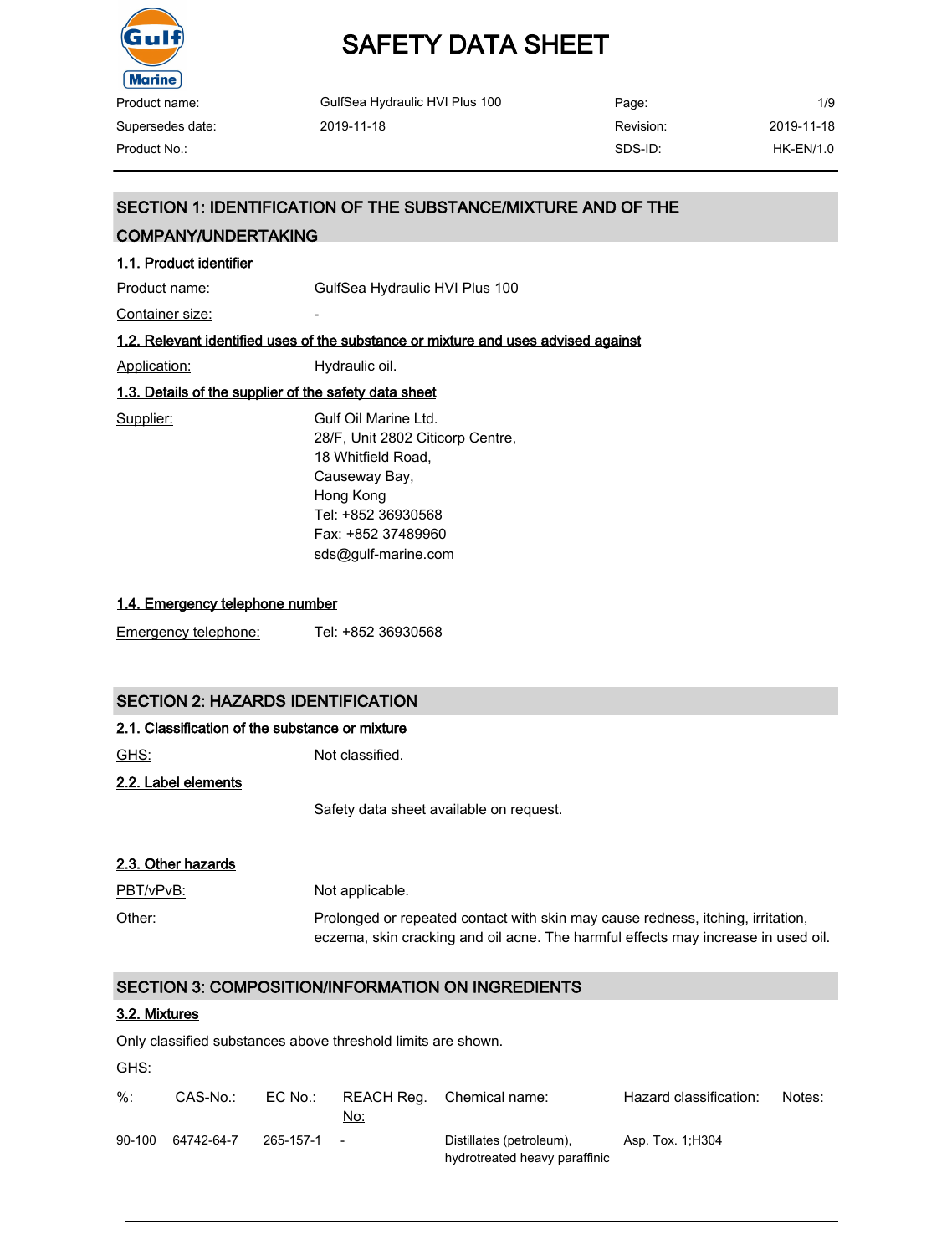

| Product name:    | GulfSea Hydraulic HVI Plus 100 | Page:     | 2/9         |
|------------------|--------------------------------|-----------|-------------|
| Supersedes date: | 2019-11-18                     | Revision: | 2019-11-18  |
| Product No.:     |                                | SDS-ID:   | $HK-EN/1.0$ |
|                  |                                |           |             |

Reference: The full text for all hazard statements is displayed in section 16.

### SECTION 4: FIRST AID MEASURES

### 4.1. Description of first aid measures Inhalation: Move into fresh air and keep at rest. In case of persistent throat irritation or coughing: Seek medical attention and bring these instructions. Skin contact: Remove contaminated clothing. Wash skin thoroughly with soap and water. Get medical attention if any discomfort continues. Eye contact: Immediately flush with plenty of water for up to 15 minutes. Remove any contact lenses and open eyelids widely. If irritation persists: Seek medical attention and bring along these instructions. Ingestion: Rinse mouth with water. Drink 1-2 glasses of water. Do not induce vomiting. Get medical attention. 4.2. Most important symptoms and effects, both acute and delayed Symptoms/effects: Defatting, drying and cracking of skin. 4.3. Indication of any immediate medical attention and special treatment needed Medical attention/treatments: Treat symptomatically. If swallowed, especially in large quantities: Get medical

# SECTION 5: FIREFIGHTING MEASURES

attention.

### 5.1. Extinguishing media

| Extinguishing media:                                       | Extinguish with foam, carbon dioxide, dry powder or water fog. Cool containers<br>exposed to heat with water spray and remove container, if no risk is involved. |
|------------------------------------------------------------|------------------------------------------------------------------------------------------------------------------------------------------------------------------|
|                                                            | Do not use water jet as an extinguisher, as this will spread the fire.                                                                                           |
| 5.2. Special hazards arising from the substance or mixture |                                                                                                                                                                  |
| Specific hazards:                                          | When heated and in case of fire, harmful vapours/gases may be formed. Fire in<br>closed areas should only be extinguished by trained personnel.                  |
| 5.3. Advice for firefighters                               |                                                                                                                                                                  |

Protective equipment for fire- Evacuate personnel from immediate vicinity. Wear self-contained breathing fighters: apparatus and full personal protection.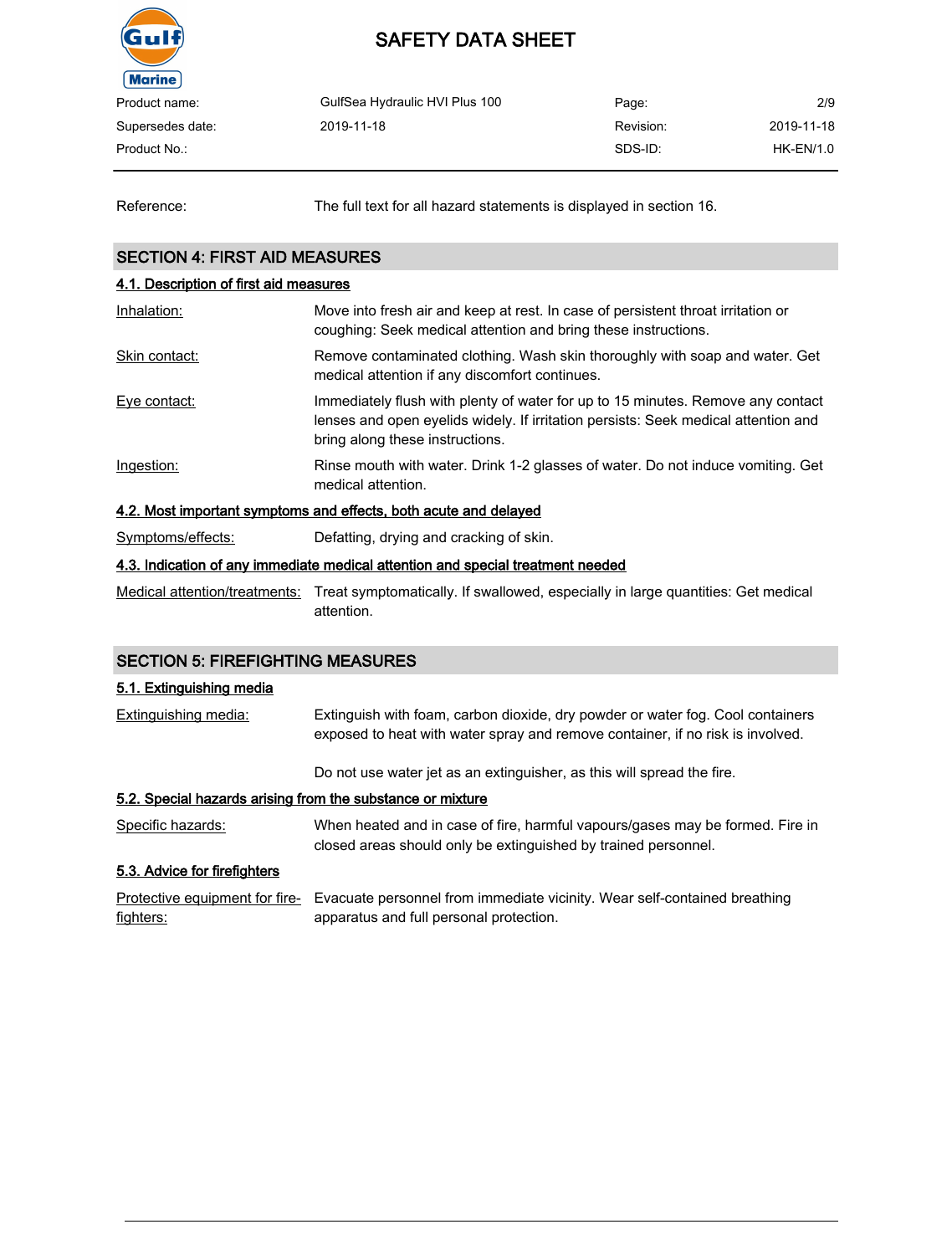

| Product name:    | GulfSea Hydraulic HVI Plus 100 | Page:     | 3/9        |
|------------------|--------------------------------|-----------|------------|
| Supersedes date: | 2019-11-18                     | Revision: | 2019-11-18 |
| Product No.:     |                                | SDS-ID:   | HK-EN/1.0  |

### SECTION 6: ACCIDENTAL RELEASE MEASURES

### 6.1. Personal precautions, protective equipment and emergency procedures

| Personal precautions:                                     | If leakage cannot be stopped, evacuate area. Mark the spillage. Avoid inhalation<br>of oil mist and contact with skin and eyes. Keep public away from danger area. In<br>case of spills, beware of slippery floors and surfaces. |
|-----------------------------------------------------------|----------------------------------------------------------------------------------------------------------------------------------------------------------------------------------------------------------------------------------|
| Protective equipment:                                     | Put on protective equipment before entering danger area.                                                                                                                                                                         |
| 6.2. Environmental precautions                            |                                                                                                                                                                                                                                  |
| Environmental<br>precautions:                             | Prevent spillage entering a watercourse or sewer, contaminating soil or<br>vegetation. If this is not possible notify police and appropriate authorities<br>immediately.                                                         |
| 6.3. Methods and material for containment and cleaning up |                                                                                                                                                                                                                                  |
| Methods for cleaning up:                                  | Stop leak if possible without risk. Soak up with inert absorbent material.<br>Large Spillages: Stop leak if possible without risk. Dam and absorb spillages with<br>sand, earth or other non-combustible material.               |
| 6.4. Reference to other sections                          |                                                                                                                                                                                                                                  |
| Reference:                                                | For personal protection, see section 8. For waste disposal, see section 13.                                                                                                                                                      |

### SECTION 7: HANDLING AND STORAGE

### 7.1. Precautions for safe handling

| Safe handling advice:                   | Observe good chemical hygiene practices. Avoid inhalation of oil mist and<br>contact with skin and eyes. Avoid prolonged and repeated contact with oil,<br>particularly used oil. Wash hands before breaks and before smoking, eating or<br>drinking.                                                          |
|-----------------------------------------|----------------------------------------------------------------------------------------------------------------------------------------------------------------------------------------------------------------------------------------------------------------------------------------------------------------|
| Technical measures:                     | Use work methods which minimise oil mist production. Do not smoke or use open<br>fire or other sources of ignition.                                                                                                                                                                                            |
| Technical precautions:                  | When working with heated oil, mechanical ventilation may be required.                                                                                                                                                                                                                                          |
|                                         | 7.2. Conditions for safe storage, including any incompatibilities                                                                                                                                                                                                                                              |
| Technical measures for safe<br>storage: | Store in tightly closed original container in a well-ventilated place. Containers,<br>which are opened, must be carefully resealed and kept upright to prevent<br>leakage. Ensure that the container is undamaged and has a proper label. Use<br>appropriate containment to avoid environmental contamination. |
| Storage conditions:                     | Store in tightly closed original container in a well-ventilated place. Protect from<br>heat and direct sunlight.                                                                                                                                                                                               |
| 7.3. Specific end use(s)                |                                                                                                                                                                                                                                                                                                                |
| Specific use(s):                        | Lubricant.                                                                                                                                                                                                                                                                                                     |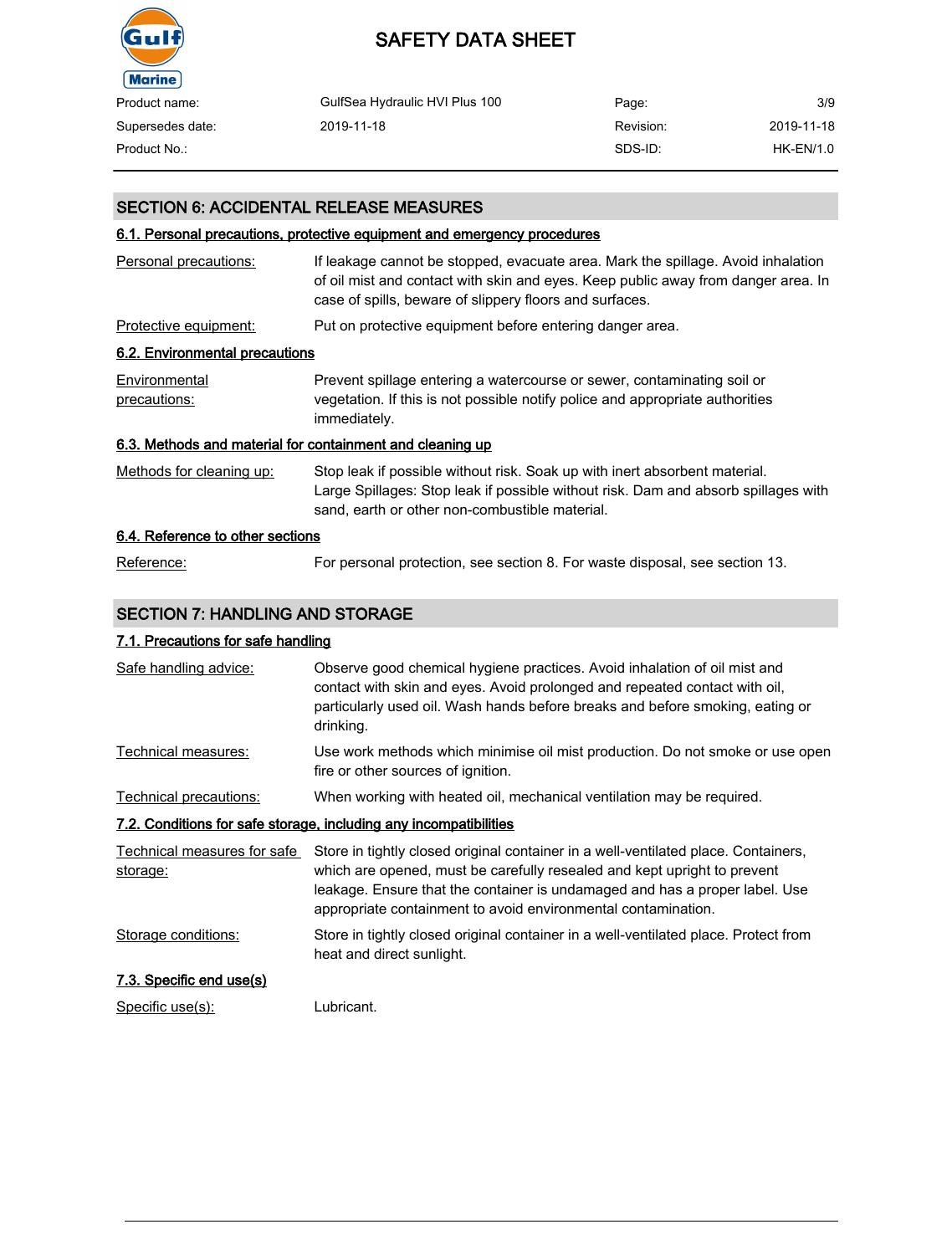

| Product name:    | GulfSea Hydraulic HVI Plus 100 | Page:     | 4/9              |
|------------------|--------------------------------|-----------|------------------|
| Supersedes date: | 2019-11-18                     | Revision: | 2019-11-18       |
| Product No.:     |                                | SDS-ID:   | <b>HK-EN/1.0</b> |
|                  |                                |           |                  |

### SECTION 8: EXPOSURE CONTROLS/PERSONAL PROTECTION

### 8.1. Control parameters

Occupational exposure limits:

| CAS-No.:                 | Chemical name:     | <u>As:</u>                                   | Exposure limits:   | Type:               | Notes: | References: |
|--------------------------|--------------------|----------------------------------------------|--------------------|---------------------|--------|-------------|
| $\overline{\phantom{0}}$ | Oil mist, -mineral | $\overline{\phantom{a}}$                     | $5 \,$ mg/m $3 \,$ | PEL (Long<br>Term)  |        |             |
|                          |                    | $\overline{\phantom{0}}$                     | 10 $mg/m3$         | PEL (Short<br>Term) | ٠      |             |
| DNEL/PNEC:               |                    | DNEL: Not available.<br>PNEC: Not available. |                    |                     |        |             |

### 8.2. Exposure controls

| Engineering measures:  | Provide adequate ventilation. Observe Occupational Exposure Limits and<br>minimize the risk of inhalation of vapours and oil mist.                                                                                                                                                                                                                            |
|------------------------|---------------------------------------------------------------------------------------------------------------------------------------------------------------------------------------------------------------------------------------------------------------------------------------------------------------------------------------------------------------|
| Respiratory equipment: | In case of inadequate ventilation use suitable respirator. Use respiratory<br>equipment with gas filter, type A1. If the product is heated under manual<br>handling, use suitable mask with filter A1P2 or A2P2.                                                                                                                                              |
| Hand protection:       | Nitrile gloves are recommended. If signs of wear and tear are noticed then the<br>gloves should be replaced. The most suitable glove must be chosen in<br>collaboration with the gloves supplier, who can inform about the breakthrough<br>time of the glove material.                                                                                        |
| Eye protection:        | Wear approved, tight fitting safety glasses where splashing is probable.                                                                                                                                                                                                                                                                                      |
| Skin protection:       | Wear appropriate clothing to prevent repeated or prolonged skin contact.                                                                                                                                                                                                                                                                                      |
| Hygiene measures:      | Wash hands after handling. Observe good chemical hygiene practices. Wash<br>contaminated clothing before reuse. When using do not eat, drink or smoke.<br>Always remove oil with soap and water or skin cleaning agent, never use<br>organic solvents. Do not use oil-contaminated clothing or shoes, and do not<br>put rags moistened with oil into pockets. |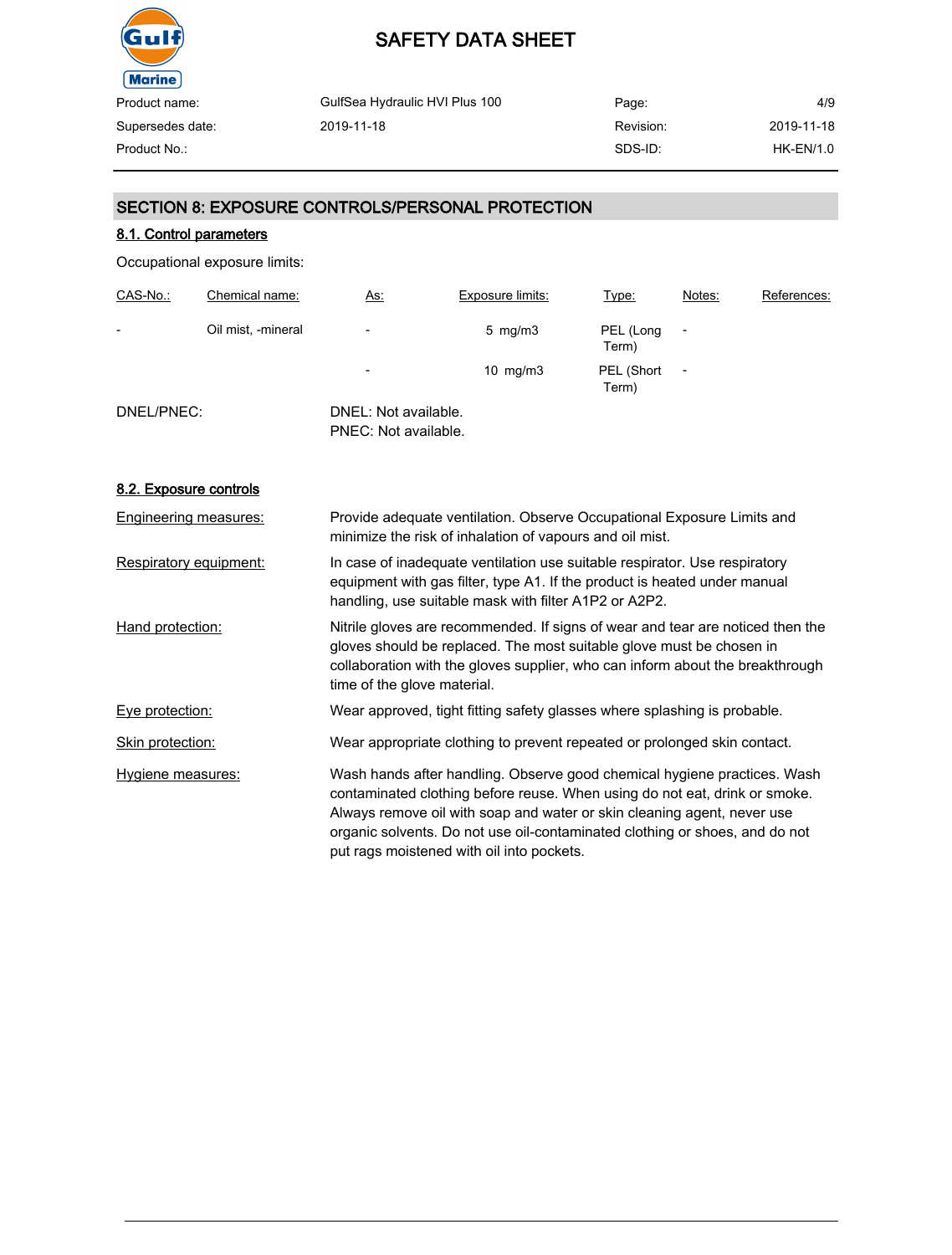

Supersedes date:

# SAFETY DATA SHEET

GulfSea Hydraulic HVI Plus 100 2019-11-18

Page: Revision: SDS-ID: Product No.: HK-EN/1.0

# 5/9 2019-11-18

### SECTION 9: PHYSICAL AND CHEMICAL PROPERTIES

### 9.1. Information on basic physical and chemical properties

| Appearance:                                        | Oily liquid                                          |
|----------------------------------------------------|------------------------------------------------------|
| Colour:                                            | Clear to yellow.                                     |
| Odour:                                             | Characteristic.                                      |
| Odour threshold:                                   | Not available.                                       |
| <u>pH:</u>                                         | Not available.                                       |
| Pour point (°C):                                   | $-27^{\circ}$ C.                                     |
| Boiling point:                                     | Not available.                                       |
| Flash point:                                       | OC (Open cup). 242°C [ASTM D92.]                     |
| Evaporation rate:                                  | Not available.                                       |
| Flammability (solid, gas):                         | Not applicable.                                      |
| Explosion limits:                                  | Not available.                                       |
| Vapour pressure:                                   | <0.01 kPa (20°C)                                     |
| Vapour density:                                    | Not available.                                       |
| Relative density:                                  | $~\sim 0.87$                                         |
| Solubility:                                        | Soluble in: Organic solvents.<br>Insoluble in water. |
| <b>Partition coefficient</b><br>(n-octanol/water): | Not available.                                       |
| Auto-ignition<br>temperature (°C):                 | $>300^{\circ}$ C                                     |
| Decomposition<br>temperature (°C):                 | $>300^{\circ}$ C                                     |
| Viscosity:                                         | 98.6 mm <sup>2</sup> /s (40 °C)                      |
|                                                    | 13.4 mm <sup>2</sup> /s (100°C)                      |
| <b>Explosive properties:</b>                       | Not applicable.                                      |
| Oxidising properties:                              | Not applicable.                                      |
| 9.2. Other information                             |                                                      |
| Other data:                                        | Not available.                                       |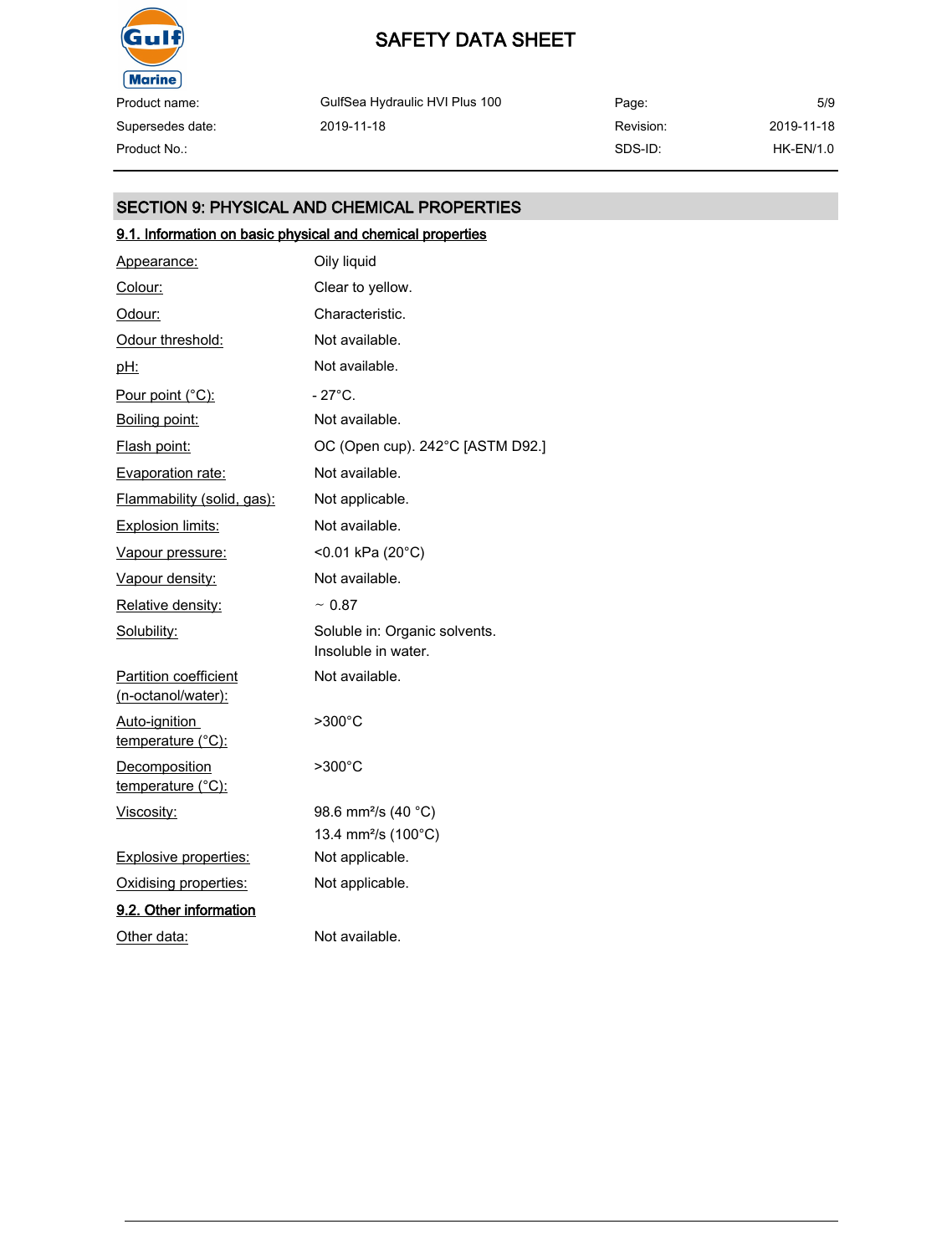

Product name: Supersedes date:

GulfSea Hydraulic HVI Plus 100 2019-11-18

Page: Revision: SDS-ID: 6/9 2019-11-18 Product No.: HK-EN/1.0

### SECTION 10: STABILITY AND REACTIVITY

### 10.1. Reactivity

Reactivity: Not reactive.

### 10.2. Chemical stability

Stability: Stable under normal temperature conditions.

### 10.3. Possibility of hazardous reactions

Hazardous reactions: None under normal conditions.

#### 10.4. Conditions to avoid

Conditions/materials to avoid: Heat, sparks, flames.

### 10.5. Incompatible materials

Incompatible materials: Strong oxidizing substances.

### 10.6. Hazardous decomposition products

Hazardous decomposition products: Hazardous polymerisation will not occur.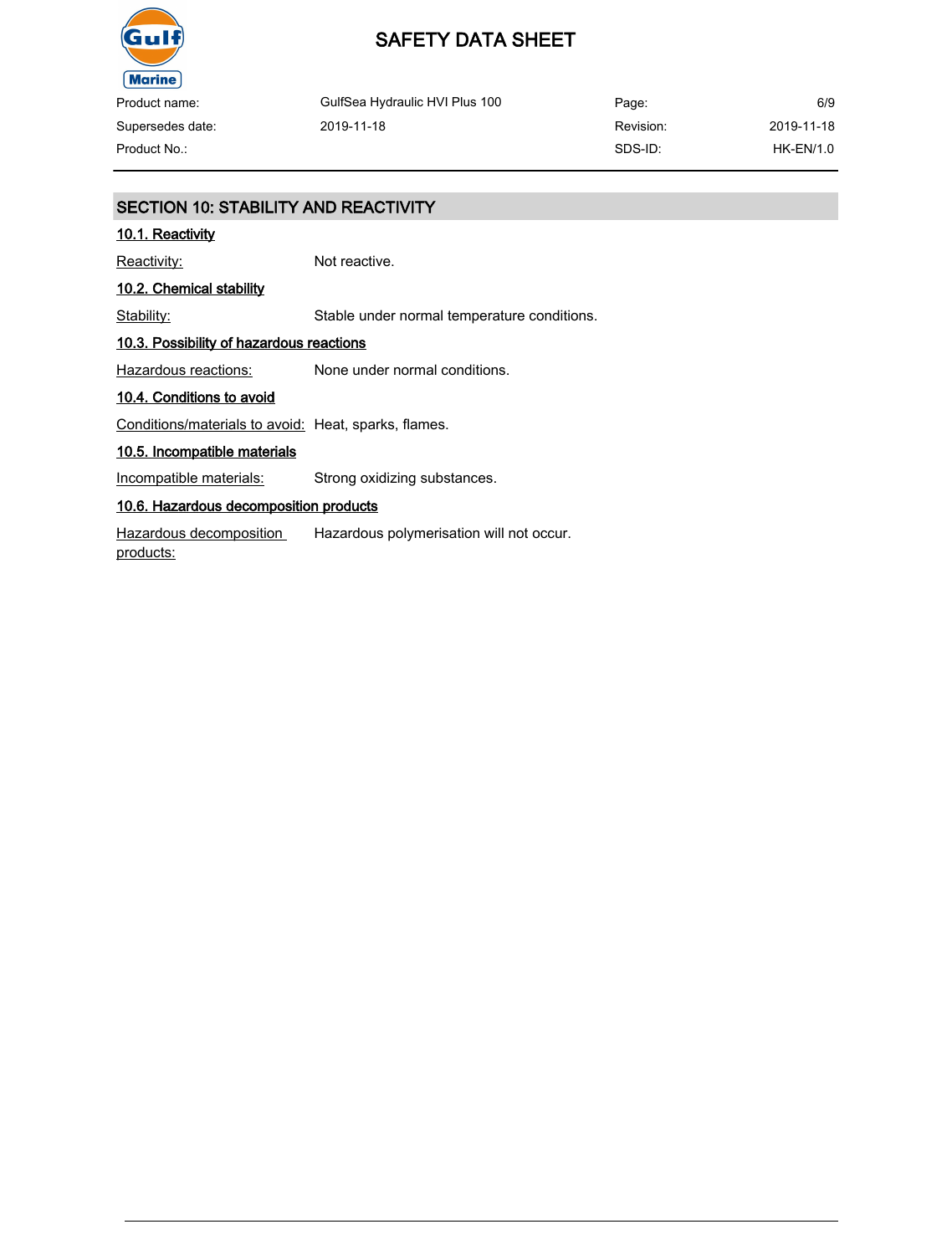

# SAFETY DATA SHEET

| Product name:    | GulfSea Hydraulic HVI Plus 100 | Page:     | 7/9        |
|------------------|--------------------------------|-----------|------------|
| Supersedes date: | 2019-11-18                     | Revision: | 2019-11-18 |
| Product No.:     |                                | SDS-ID:   | HK-EN/1.0  |

### SECTION 11: TOXICOLOGICAL INFORMATION

| 11.1. Information on toxicological effects |                                                                                                                                                                                                                                                                                                                                      |  |  |
|--------------------------------------------|--------------------------------------------------------------------------------------------------------------------------------------------------------------------------------------------------------------------------------------------------------------------------------------------------------------------------------------|--|--|
| Inhalation:                                | Inhalation of oil mist or vapours formed during heating of the product may irritate<br>the respiratory system and provoke throat irritation and coughing.                                                                                                                                                                            |  |  |
| Skin contact:                              | Prolonged or repeated contact with used oil may cause serious skin diseases,<br>such as dermatitis.                                                                                                                                                                                                                                  |  |  |
| Eve contact:                               | May cause temporary eye irritation.                                                                                                                                                                                                                                                                                                  |  |  |
| Ingestion:                                 | Low order of acute toxicity, but aspiration following ingestion and vomiting may<br>cause severe and potentially fatal chemical pneumonitis.                                                                                                                                                                                         |  |  |
| Specific effects:                          | Used oil may contain harmful contaminants.                                                                                                                                                                                                                                                                                           |  |  |
| Toxicological data:                        | Distillates (petroleum), solvent-dewaxed heavy paraffinic; Baseoil-unspecified                                                                                                                                                                                                                                                       |  |  |
|                                            | Acute toxicity:<br>LC50 (inhalation, rat, 4h): 5.53 mg/l<br>LD50 (dermal, rabbit): >5000 mg/kg<br>LD50 (oral, rat): >5000 mg/kg                                                                                                                                                                                                      |  |  |
|                                            | Skin Corrosion/Irritation:<br>Erythema\eschar score: 0.17, Rabbit, Duration: 72 hours, Observation: 7 days<br>Oedema score: 0, Rabbit, Duration: 72 hours, Observation: 7 days<br>Iritis score: 0, Rabbit, Duration: 48 hours, Observation: 72 hours<br>Conjunctivitis score: 0.33 Rabbit, Duration: 48 hours, Observation: 72 hours |  |  |
|                                            | Skin sensitisation: Not a skin sensitiser (guinea pig).                                                                                                                                                                                                                                                                              |  |  |
|                                            | Mutagenicity: Negative.                                                                                                                                                                                                                                                                                                              |  |  |
|                                            | Carcinogenicity: Negative.                                                                                                                                                                                                                                                                                                           |  |  |
|                                            | Reproductive Toxicity: Negative.                                                                                                                                                                                                                                                                                                     |  |  |
|                                            | Teratogenicity: Negative.                                                                                                                                                                                                                                                                                                            |  |  |
|                                            | STOT - Single exposure:, Not available.                                                                                                                                                                                                                                                                                              |  |  |
|                                            | STOT - Repeated exposure:, Not available.                                                                                                                                                                                                                                                                                            |  |  |
|                                            | Aspiration hazard: Aspiration toxicity Cat 1                                                                                                                                                                                                                                                                                         |  |  |
|                                            |                                                                                                                                                                                                                                                                                                                                      |  |  |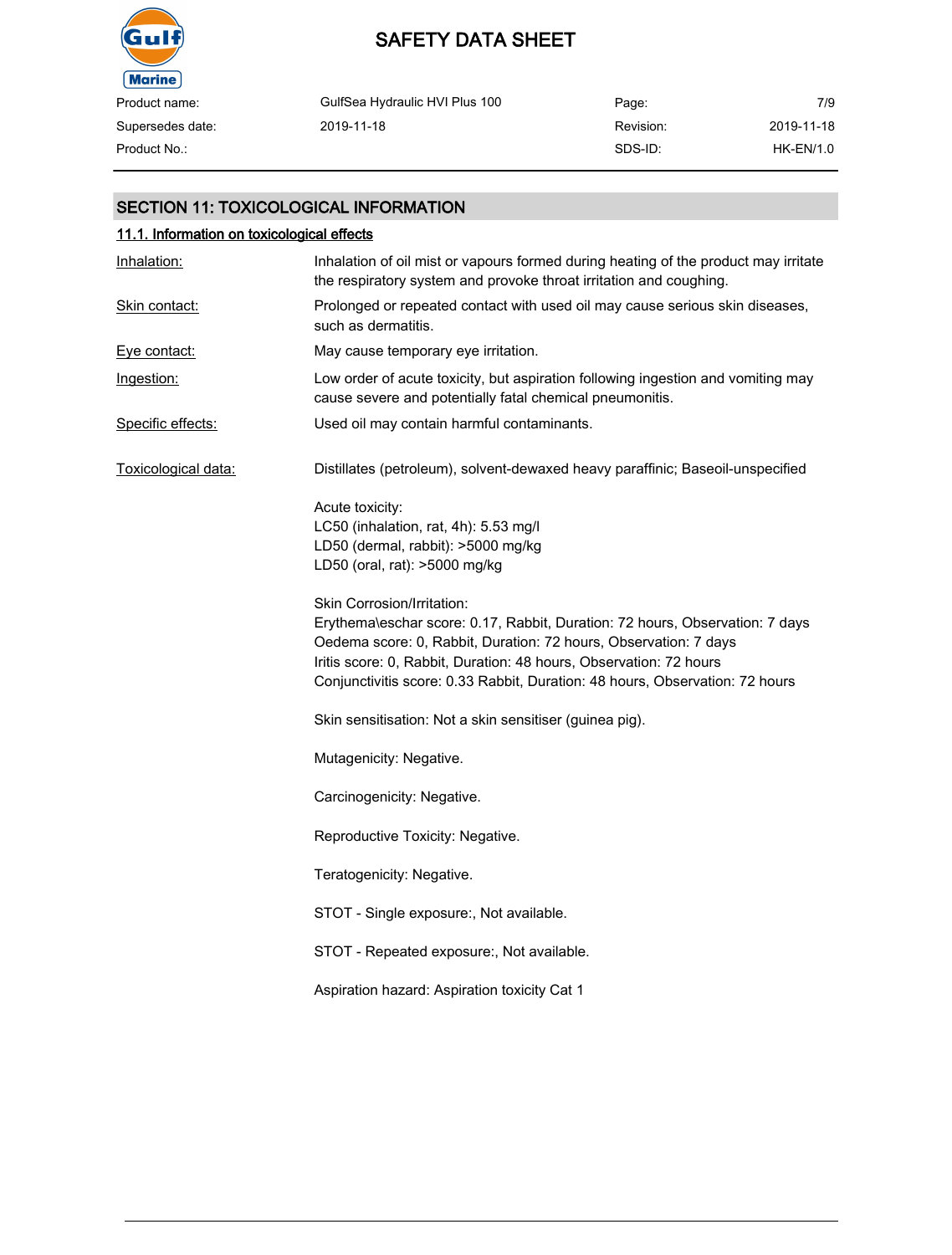

| Product name:    | GulfSea Hydraulic HVI Plus 100 | Page:     | 8/9        |
|------------------|--------------------------------|-----------|------------|
| Supersedes date: | 2019-11-18                     | Revision: | 2019-11-18 |
| Product No.:     |                                | SDS-ID:   | HK-EN/1.0  |

# SECTION 12: ECOLOGICAL INFORMATION 12.1. Toxicity Ecotoxicity: Not harmful to aquatic organisms. Expected LC/EC50 value > 100 mg/l 12.2. Persistence and degradability Degradability: Potentially degradable, but will persist in the environment for long periods. 12.3. Bioaccumulative potential Bioaccumulative potential: LogPow: >3 12.4. Mobility in soil Mobility: Spillages may penetrate the soil causing ground water contamination. 12.5. Results of PBT and vPvB assessment PBT/vPvB: This product does not contain any PBT or vPvB substances. 12.6. Other adverse effects Other adverse effects: Not known. SECTION 13: DISPOSAL CONSIDERATIONS

#### 13.1. Waste treatment methods

Waste is classified as hazardous waste. Dispose of waste and residues in accordance with local authority requirements.

Contaminated packaging: Disposal through approved facilities is recommended.

### SECTION 14: TRANSPORT INFORMATION

The product is not covered by international regulation on the transport of dangerous goods (IMDG, IATA, ADR/RID).

| 14.1. UN number                                                                |                |  |  |
|--------------------------------------------------------------------------------|----------------|--|--|
| UN-No:                                                                         | Not regulated. |  |  |
| 14.2. UN proper shipping name                                                  |                |  |  |
| <b>Proper Shipping Name:</b>                                                   | Not regulated. |  |  |
| 14.3. Transport hazard class(es)                                               |                |  |  |
| Class:                                                                         | Not regulated. |  |  |
| 14.4. Packing group                                                            |                |  |  |
| PG:                                                                            | Not regulated. |  |  |
| 14.5. Environmental hazards                                                    |                |  |  |
| Marine pollutant:                                                              | Not regulated. |  |  |
| Environmentally Hazardous<br>Substance:                                        | Not regulated. |  |  |
| <u>14.6. Special precautions for user</u>                                      |                |  |  |
| Special precautions:                                                           | Not regulated. |  |  |
| 14.7. Transport in bulk according to Annex II of MARPOL 73/78 and the IBC Code |                |  |  |

Transport in bulk: Not regulated.